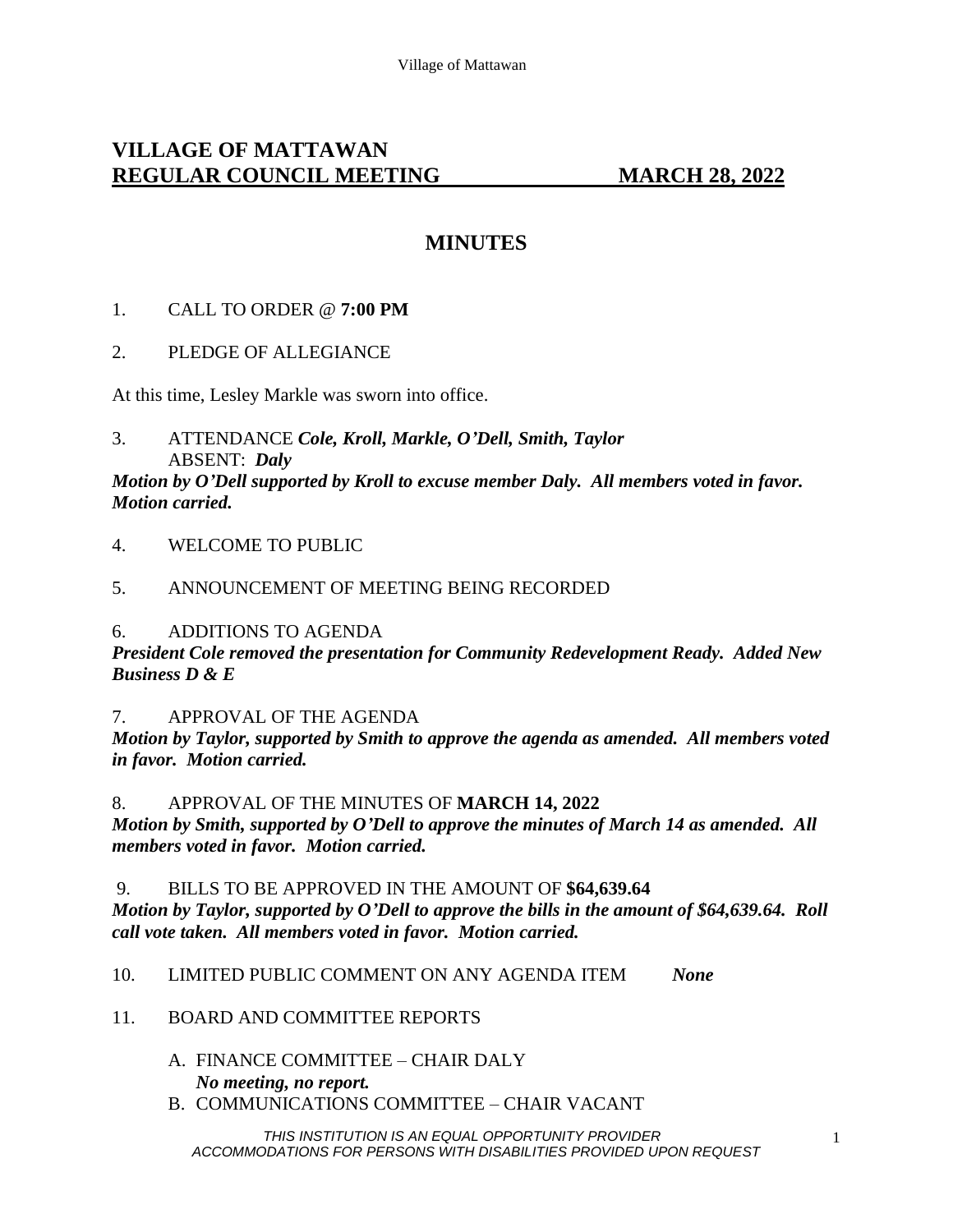*No meeting, no report.*

- C. DPW COMMITTEE CHAIR KROLL *No meeting, no report*
- D. LAW ENFORCEMENT COMMITTEE CHAIR COLE *No meeting, no report*
- E. PARKS & RECREATION COMMITTEE CHAIR SMITH *No meeting, no report*
- F. POLICY & PERSONNEL COMMITTEE CHAIR TAYLOR *No meeting, no report*
- G. ZONING AND ORDINANCE COMIMTTEE CHAIR O'DELL *No meeting, no report.*
- H. PLANNING COMMISSION LIAISON REPORT LIAISON SMITH *March 16, 2022*
- I. DDA COMMITTEE CHAIR COLE *No meting, no report*
- J. KATS *No meeting, no report*

# 12*.* STAFF REPORTS

- A. POLICE DEPARTMENT -*Chief Herbert reported 24 citations and 64 calls for service.*
- B. ATTORNEY'S REPORT *Attorney Graham reported that he has send a propped contract to Amtrack. He also has a couple of draft ordinances regarding food truck if the Council would like to send them to Zoning & Ordinance. He also has a couple of small recommendations to the Village's Noise Ordinance if the Committee would like to see those as well.*

*Motion by Smith, supported by Kroll to send Food Truck Drafts and Noise Ordinance recommendations to the Zoning & Ordinance Committee for review. All members voted in favor. Motion carried.* 

C. ENGINEER'S REPORT- *Engineer Woodhams, no report*

- 13. OLD BUSINESS *NONE*
- 14. NEW BUSINESS
	- A. ASCENSION MICHIGAN SCHOOL-BASED HEALTH CENTER PROGRAM IS REQUESTING A LETTER OF SUPPORT- *They are applying for a grant to expand their program to Mattawan Early Elementary School*

*Motion by Smith, supported by Taylor to approve the request for a letter of support. All members voted in favor. Motion carried.* 

B. ADOPT PERFORMANCE RESOLUTION FOR MUNICIPALITIES *Motion by Smith, supported by O'Dell to adopt the Resolution for Municipalities. All members voted in favor. Motion carried.*